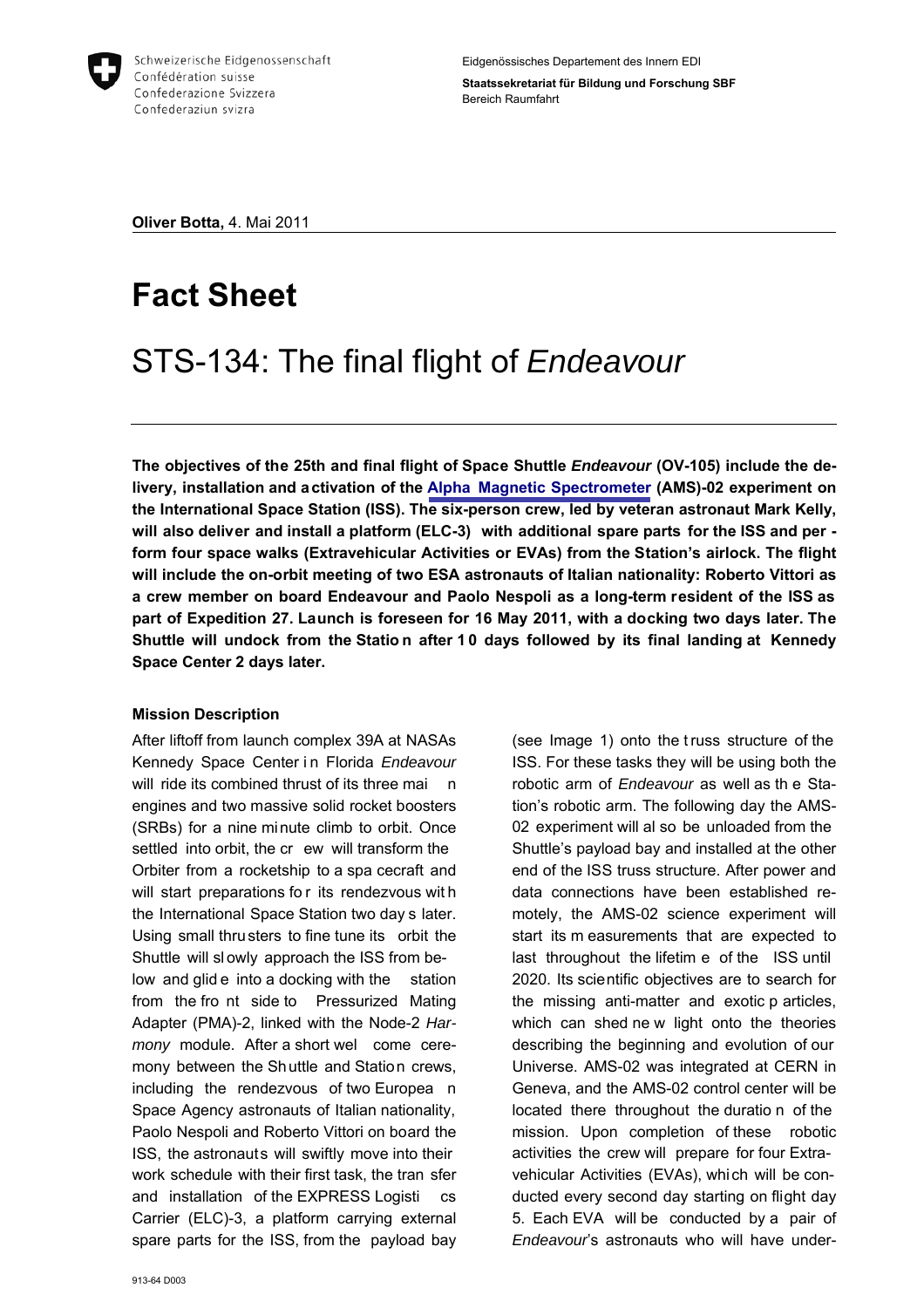#### **Fact Sheet**

taken many hours of special training in simulators and in a special pool practicing the performance of these tasks. The astronauts will primarily carry out mainte nance on different ISS systems, including the giant rota ry joints that allow the rotation of the solar arrays that provide power to the Station; se condary tasks include the installation of a small material science experiment on the ISS exterior whil e retrieving a simila r experiment for ret urn to Earth (the experiments are called MISSE for Materials International Space Station Experiments). On the final EVA they will ins tall a special boom on the ISS that wa s used in the past to perfo rm inspections on the Shuttle' s thermal protection system before its ree ntry. The boom will be left on the ISS as a n additional asset for roboti c activities. Throughout the docked operations the crews will also transfer equipment and spare parts from En deavour's middeck area to the ISS.



Image 1: Gra phical overview of the payload bay configuration or Space Shuttle Endeavour for STS-134 with the Orbiter Docking Sytsem (ODS) in the front, the EXPRESS Logistics Carrier (ELC)-3 in the middle and the Alpha Magnetic Spectrometer (AMS)-02 in the rear (Credit: NASA).

After the Shuttle crew has bid farewell to the ISS crew, the hatches between the two vehicles will be closed. The Shuttle will u ndock the next day and p erform a flyaround of the ISS after whi ch it will separate from the orbital complex by firing its maneuvering engines. The final day in orbit will be used to check out *Endeavour*'s flight control and hydraulic systems as well as to stow the crew compartment. A final inspection of the thermal protection system will be carried out using only the Shuttle's robotic arm (without the b oom). Provided weather conditions are favourable the Orbiter will return to Earth the following day during the first landing attempt at Kennedy Space Center in Florida, bringing to an end the final flight of *Endeavour*.



Image 2: Space Shuttle Endevaour rolls out of the Vehicle Assembly Building (VAB) on 10 March 2011 on its way to launch complex 39A. The Shuttle stack, composed of the Orbiter, the orange External Tank and two Solid Rocket Boosters, stands on its launcher platform, which itself is carried by one of the Crawler Transporters.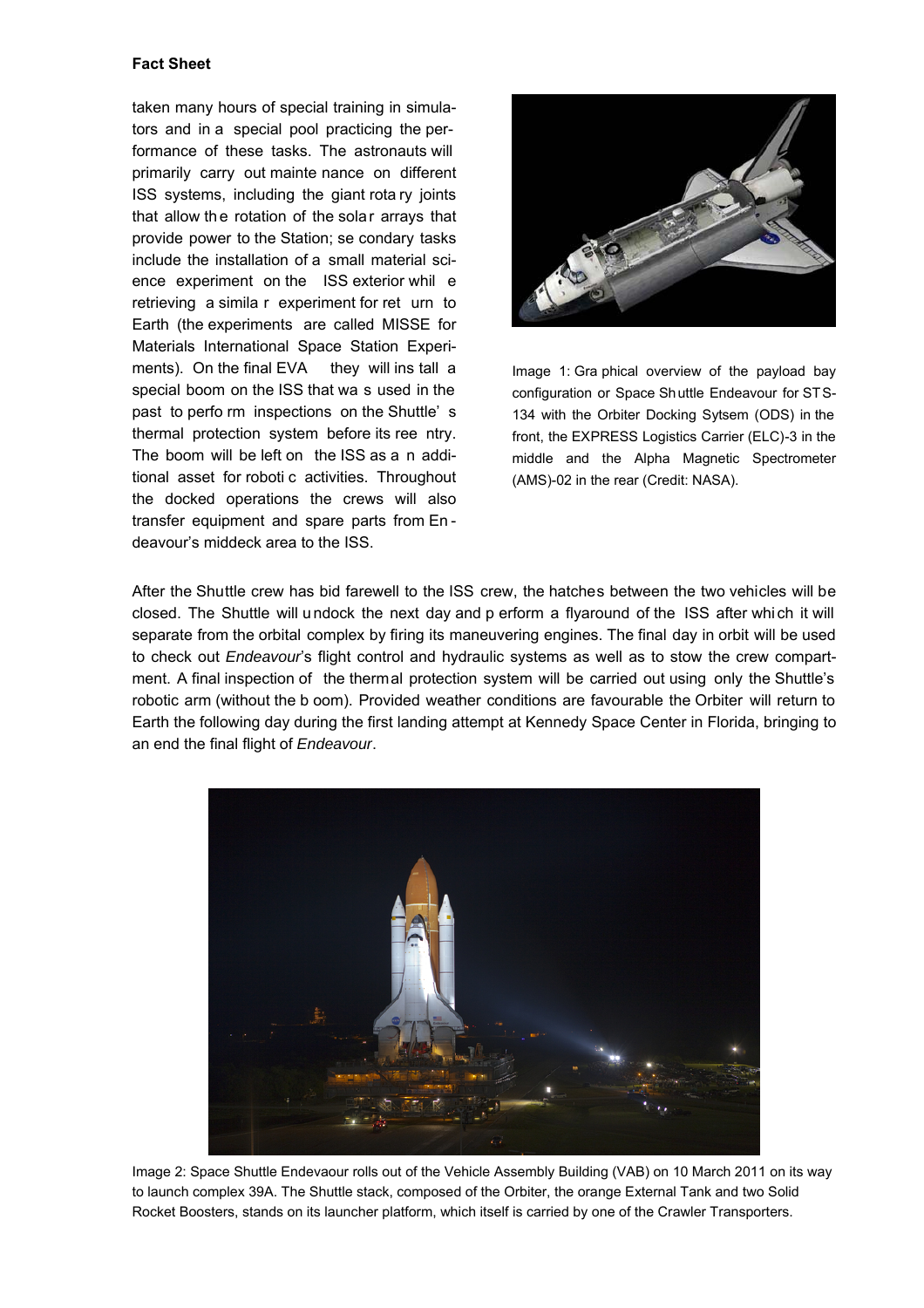## **STS-134 Facts**

- 134th flight of the Space Shuttle Programme
- 36th Shuttle flight in support of construction, exploitation and utilization of the ISS
- Vehicle: Space Shuttle Endeavour (OV-105), 25th flight
- Crew: CDR Mark Kelly (4th flight)
	- PLT Gregory Johnson (2<sup>nd</sup> flight)
	- MS1 Mike Fincke (3<sup>rd</sup> flight)
	- MS2 Roberto Vittori (ESA Astronaut, 3<sup>rd</sup> flight)
	- MS3 Andrew Feustel (2<sup>nd</sup> flight)
	- MS4 Gregory Chamitoff  $(2^{nd}$  flight)
- Payload: AMS-02, ELC-3, MISSE-8, MISSE-7 (return).

| Launch date (expected): |      | 16 May 2011      |
|-------------------------|------|------------------|
| Docking:                |      | Launch date $+2$ |
| Undocking:              | Laun | ch date $+12$    |
| Landing:                | Laun | ch date $+14$    |

## **Space Shuttle** *Endeavour* **History**

Endeavour is named after the Royal Navy research vessel HMS Endeavour used by Captain James Cook during his voyages in the late 18<sup>th</sup> century. Cook sailed into the South Pacific to o bserve the passage of Venus between the Earth and the Sun. HMS Endeavour was the first seagoing vessel to anchor at the east coast of Australia. The name also honors the name of the Command and Service Module of the Apollo 15 mission to the Moon.

Endeavour was constructed from spare parts following the loss of Space Shuttle Challenger on 28 January 1986.

#### Important dates

Approval for construction: 1 August 1987

Delivery to NASA: 7 May 1991

First flight: STS-49 , 7-16 May 1992, in-flight repair of Intelsat VI (F3), first and only three-person EVA.

Highlights: STS-57: Retrieval of the European Reusable carrier (EURECA) satellite

STS-61: First Hubble Space Telescope Servicing Mission, first mission with five EVAs

STS-67: ASTRO-2 mission: Longest Shuttle flight to date (16 d, 15 h, 8m, 48 s)

STS-89: Docking with Russian Space Station *Mir* (only one for *Endeavour*)

STS-88: Delivery to orbit of the first US element of the ISS (Node-1 *Unity*), docking with the Zvezda module, beginning of Space Station construction.

STS-100: Delivery of the Space Station robotic arm.

STS-130: Delivery of the Node-3 module *Tranquility* and the European-built *Cupola*.